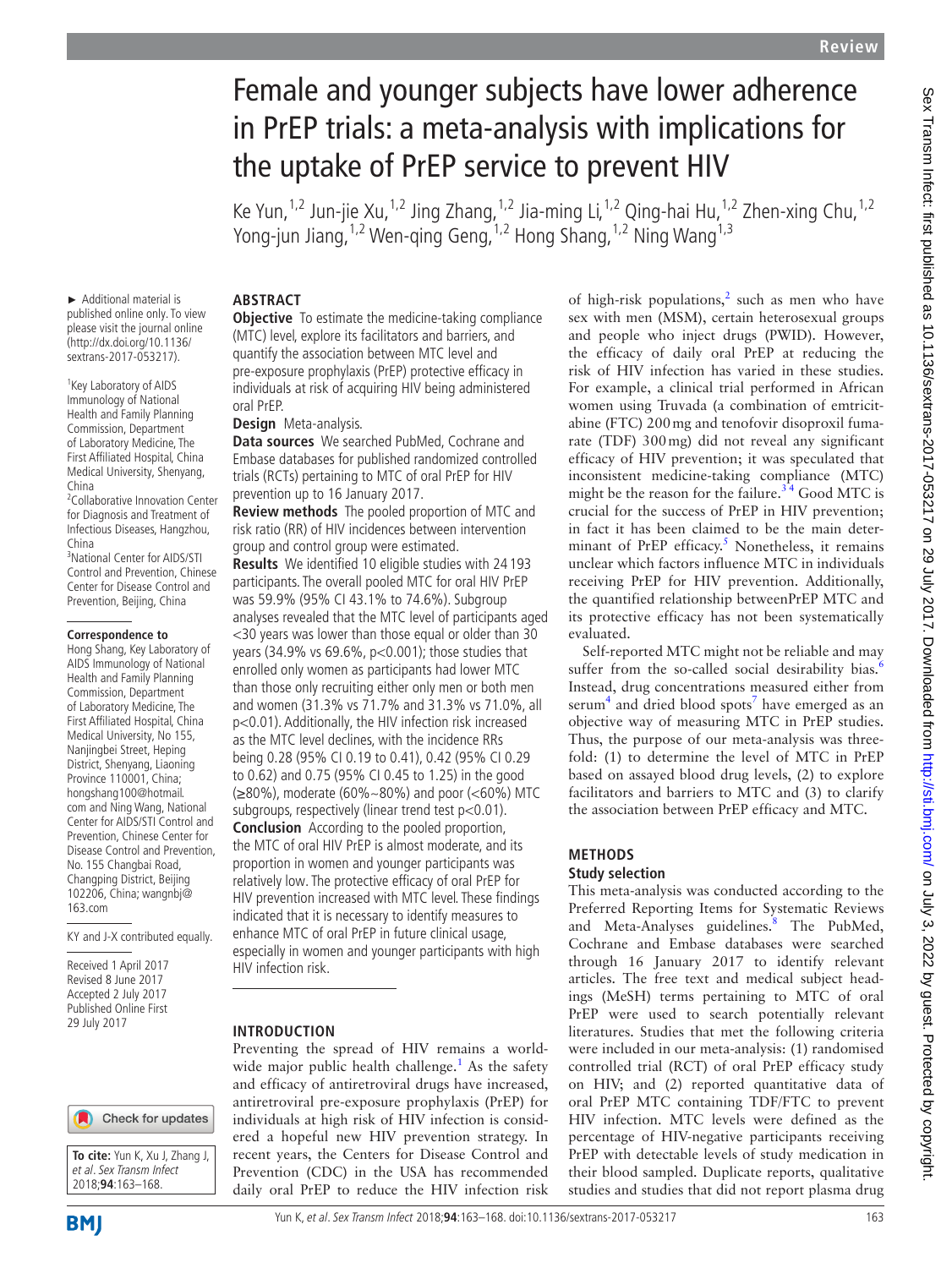#### **Data extraction**

## **Quality assessment**

# **Statistical analysis**

## **Results**

## <span id="page-1-0"></span>**Description of eligible studies**

| concentration measurement were excluded from this meta-anal-<br>Jadad scale<br>ysis. All included studies were written in English or Chinese<br>and contained the relevant data for the integration of oral PrEP<br>score<br>MTC proportion and PrEP protective efficacy.<br>$m \, m$<br>$m$ m<br>$\sim$<br>$\sim$<br>$\sim$<br>$\sim$<br>$\sqrt{2}$<br>$\sim$<br>$\overline{5}$<br>$\sim$<br>Median age (range),<br>Data extraction<br>All studies describing MTC of oral PrEP were targeted. Cita-<br>$25.3(18-45)$<br>24.2 (18-35)<br>27.1 (18-67)<br>$25.3(18-45)$<br>NA (18-45)<br>31 (20-60)<br>NA (18-45)<br>NA (18-39)<br>33 (29-40)<br>tion titles and/or abstracts were screened, and relevant original<br>34 (28-40)<br>34.5 (NA)<br>35 (NA)<br>studies were read in full. Data of included studies were extracted<br>years<br>by two reviewers independently (KY and JML). The following<br>information was extracted: first author, publication date, study<br>location, sample size, number of individuals in whom data<br>Gender<br>Women<br>Women<br>Women<br>about MTC were available, sample size and incidence data of<br>Both<br>Men<br>Both<br><b>Both</b><br>Men<br>Men<br><b>Both</b><br>Both<br>Both<br>HIV infection. Data extraction disagreements between the two<br>reviewers were reconciled by group discussion.<br>Needles/syringe<br>Vaginal/penile<br>Vaginal/penile<br>Transmission<br>Vaginal/penile<br>Sexually active heterosexual Vaginal/penile<br>vaginal/penile<br><b>Quality assessment</b><br>modes<br>Vaginal<br>Vaginal<br>Vaginal<br>Vaginal<br>Rectal<br>Rectal<br>Rectal<br>The methodological quality of the individual randomised clin-<br>ical trial was assessed using the Jadad scale, <sup>9</sup> consisting of three<br>parameters of quality including randomisation, blinding and<br>withdrawals. Studies scoring 1 or 2 points are considered low<br>Serodiscordant couples<br>Serodiscordant couples<br>serodiscordant couples<br>Serodiscordant couples<br><b>MSM</b> and transgender<br>quality, whereas those scoring 3–5 points are assessed as high<br>quality.<br>Subjects types<br>Women<br>Women<br>Women<br>Women<br>adults<br>Statistical analysis<br><b>MSM</b><br>PWID<br><b>MSM</b><br>If heterogeneity test was significant, random effect model<br>was used, otherwise fixed effect model was used. <sup>10</sup> Statistical<br>heterogeneity was quantified with the $I^2$ statistic (low <25%,<br>Intermittent<br>Drug dose<br>Immediate<br>moderate=25%-50%, high >50%). <sup>11</sup> In order to clarify the<br>Daily<br>Daily<br>Daily<br>Daily<br>Daily<br>Daily<br>Daily<br>Daily<br>Daily<br>Daily<br>Daily<br>source of heterogeneity, subgroup analysis and meta regression<br>were conducted according to the following factors: age (<30<br>years vs $\geq$ 30 years), study drug (TDF vs TDF/FTC), transmis-<br>ART types<br>sion mode (needles/syringe, rectal, vaginal and vaginal/penile),<br>TDF-FTC<br>TDF-FTC<br>TDF-FTC<br>TDF-FTC<br>TDF-FTC<br>TDF-FTC<br>TDF-FTC<br>TDF-FTC<br>sample size (<1500 vs ≥1500), follow-up months (≤24 vs ≤36 vs<br>$\overline{p}$<br>$\overline{\mathbb{P}}$<br>$\overline{p}$<br>Ĕ<br>$\overline{p}$<br>>36), medication intensity (daily vs intermittent), biological sex<br>(women, men or both genders), clinical trial type (non-open-<br>ed(n)<br>label RCT vs open-label RCT) and Jadad scale score (<5 points<br>vs 5 points). To confirm that our findings were not biased by any<br>Blood<br>sampl<br>158<br>138<br>149<br>single study, we compared the overall pooled proportion with<br>113<br>902<br>157<br>902<br>$\leq$<br>$\stackrel{\triangle}{\geq}$<br>95<br>43<br>$\overline{\infty}$<br>69<br>estimates obtained after iterations by applying a leave-one-out<br>Sample<br>sensitivity analysis. In addition, potential publication bias was<br>2056<br>400<br>4410<br>936<br>2413<br>2499<br>4410<br>544<br>1219<br>4969<br>4969<br>4747<br>4747<br>size<br>examined using Egger's and Begger's tests. When we integrated<br>Characteristics of the studies included in meta-analysis<br>the protective efficacy in the different MTC subgroups, we<br>divided MTC levels into three groups reflecting good ( $\geq$ 80%),<br>months<br>Study<br>moderate (60%~80%) or poor (<60%) MTC according to the<br>$\frac{84}{12}$<br>8 % %<br>96<br>$\frac{24}{31}$<br>$\begin{array}{c} 20 \\ 42 \end{array}$<br>33<br>$\overline{c}$<br>33<br>break point of the relationship curve using local weighted regres-<br>sion (loess) method.<br>Peru, Ecuador, South Africa, Brazil,<br>South Africa, Uganda, Zimbabwe<br>South Africa, Uganda, Zimbabwe<br>Tanzania, South Africa, Kenya<br><b>RESULTS</b><br><b>Description of eligible studies</b><br>A total of 1594 articles were selected and screened according<br>France, Canada<br>Kenya, Uganda<br>Kenya, Uganda<br>Kenya, Uganda<br>Kenya, Uganda<br>to the inclusion and exclusion criteria (online supplementary<br>Thailand, USA<br>figure 1). Descriptive summary of the final 10 studies with 13<br>Botswana<br>Country<br>England<br>Thailand<br>independent PrEP efficacy estimates, which used either TDF or<br>the combination of TDF-FTC as the intervention drug for HIV<br>prevention, is shown in table 1. The sample size in these studies<br>ranged from 400 to 4969, publication year was from 2007 to<br>McCormack et al <sup>32</sup><br>Choopanya et al <sup>14</sup><br>Van Damme et al <sup>4</sup><br>2016, and the follow-up months ranged from 12 to 84; the study<br>Peterson et al <sup>34</sup><br>Marrazzo et al <sup>3</sup><br>Marrazzo et al <sup>a</sup><br>Thigpen <i>et al<sup>33</sup></i><br>Baeten et al <sup>16</sup><br>Baeten et al <sup>16</sup><br>Molina et al <sup>12</sup><br>Baeten et al <sup>a1</sup><br>Baeten et al <sup>a1</sup><br>Grant et al <sup>15</sup><br>populations included IDU, serodiscordant couples, MSM and<br>transgender women, high-risk women and/or heterosexual men<br>Table<br>Study<br>living in a high HIV epidemic region; PrEP medication intensity<br>included either a daily regimen or an intermittent regimen. | <b>Review</b> |  |  |  |  |  |  |  |                                |
|-----------------------------------------------------------------------------------------------------------------------------------------------------------------------------------------------------------------------------------------------------------------------------------------------------------------------------------------------------------------------------------------------------------------------------------------------------------------------------------------------------------------------------------------------------------------------------------------------------------------------------------------------------------------------------------------------------------------------------------------------------------------------------------------------------------------------------------------------------------------------------------------------------------------------------------------------------------------------------------------------------------------------------------------------------------------------------------------------------------------------------------------------------------------------------------------------------------------------------------------------------------------------------------------------------------------------------------------------------------------------------------------------------------------------------------------------------------------------------------------------------------------------------------------------------------------------------------------------------------------------------------------------------------------------------------------------------------------------------------------------------------------------------------------------------------------------------------------------------------------------------------------------------------------------------------------------------------------------------------------------------------------------------------------------------------------------------------------------------------------------------------------------------------------------------------------------------------------------------------------------------------------------------------------------------------------------------------------------------------------------------------------------------------------------------------------------------------------------------------------------------------------------------------------------------------------------------------------------------------------------------------------------------------------------------------------------------------------------------------------------------------------------------------------------------------------------------------------------------------------------------------------------------------------------------------------------------------------------------------------------------------------------------------------------------------------------------------------------------------------------------------------------------------------------------------------------------------------------------------------------------------------------------------------------------------------------------------------------------------------------------------------------------------------------------------------------------------------------------------------------------------------------------------------------------------------------------------------------------------------------------------------------------------------------------------------------------------------------------------------------------------------------------------------------------------------------------------------------------------------------------------------------------------------------------------------------------------------------------------------------------------------------------------------------------------------------------------------------------------------------------------------------------------------------------------------------------------------------------------------------------------------------------------------------------------------------------------------------------------------------------------------------------------------------------------------------------------------------------------------------------------------------------------------------------------------------------------------------------------------------------------------------------------------------------------------------------------------------------------------------------------------------------------------------------------------------------------------------------------------------------------------------------------------------------------------------------------------------------------------------------------------------------------------------------------------------------------------------------------------------------------------------------------------------------------------------------------------------------------------------------------------------------------------------------------------------------------------------------------------------------------------------------------------------------------------------------------------------------------------------------------------------------------------------------------------------------------------------------------------------------------------------------------------------------------------------------------------------------------------------------------------------------------------------------------------------------------------------------------------------------------------------------------------------------------------------------------------------------------------------------------------------------------------------------------------------------------------------------------------------------------------------------------------------------------------------------------|---------------|--|--|--|--|--|--|--|--------------------------------|
|                                                                                                                                                                                                                                                                                                                                                                                                                                                                                                                                                                                                                                                                                                                                                                                                                                                                                                                                                                                                                                                                                                                                                                                                                                                                                                                                                                                                                                                                                                                                                                                                                                                                                                                                                                                                                                                                                                                                                                                                                                                                                                                                                                                                                                                                                                                                                                                                                                                                                                                                                                                                                                                                                                                                                                                                                                                                                                                                                                                                                                                                                                                                                                                                                                                                                                                                                                                                                                                                                                                                                                                                                                                                                                                                                                                                                                                                                                                                                                                                                                                                                                                                                                                                                                                                                                                                                                                                                                                                                                                                                                                                                                                                                                                                                                                                                                                                                                                                                                                                                                                                                                                                                                                                                                                                                                                                                                                                                                                                                                                                                                                                                                                                                                                                                                                                                                                                                                                                                                                                                                                                                                                                                                                                           |               |  |  |  |  |  |  |  |                                |
|                                                                                                                                                                                                                                                                                                                                                                                                                                                                                                                                                                                                                                                                                                                                                                                                                                                                                                                                                                                                                                                                                                                                                                                                                                                                                                                                                                                                                                                                                                                                                                                                                                                                                                                                                                                                                                                                                                                                                                                                                                                                                                                                                                                                                                                                                                                                                                                                                                                                                                                                                                                                                                                                                                                                                                                                                                                                                                                                                                                                                                                                                                                                                                                                                                                                                                                                                                                                                                                                                                                                                                                                                                                                                                                                                                                                                                                                                                                                                                                                                                                                                                                                                                                                                                                                                                                                                                                                                                                                                                                                                                                                                                                                                                                                                                                                                                                                                                                                                                                                                                                                                                                                                                                                                                                                                                                                                                                                                                                                                                                                                                                                                                                                                                                                                                                                                                                                                                                                                                                                                                                                                                                                                                                                           |               |  |  |  |  |  |  |  | $23.5(18-34)$                  |
|                                                                                                                                                                                                                                                                                                                                                                                                                                                                                                                                                                                                                                                                                                                                                                                                                                                                                                                                                                                                                                                                                                                                                                                                                                                                                                                                                                                                                                                                                                                                                                                                                                                                                                                                                                                                                                                                                                                                                                                                                                                                                                                                                                                                                                                                                                                                                                                                                                                                                                                                                                                                                                                                                                                                                                                                                                                                                                                                                                                                                                                                                                                                                                                                                                                                                                                                                                                                                                                                                                                                                                                                                                                                                                                                                                                                                                                                                                                                                                                                                                                                                                                                                                                                                                                                                                                                                                                                                                                                                                                                                                                                                                                                                                                                                                                                                                                                                                                                                                                                                                                                                                                                                                                                                                                                                                                                                                                                                                                                                                                                                                                                                                                                                                                                                                                                                                                                                                                                                                                                                                                                                                                                                                                                           |               |  |  |  |  |  |  |  | Women                          |
|                                                                                                                                                                                                                                                                                                                                                                                                                                                                                                                                                                                                                                                                                                                                                                                                                                                                                                                                                                                                                                                                                                                                                                                                                                                                                                                                                                                                                                                                                                                                                                                                                                                                                                                                                                                                                                                                                                                                                                                                                                                                                                                                                                                                                                                                                                                                                                                                                                                                                                                                                                                                                                                                                                                                                                                                                                                                                                                                                                                                                                                                                                                                                                                                                                                                                                                                                                                                                                                                                                                                                                                                                                                                                                                                                                                                                                                                                                                                                                                                                                                                                                                                                                                                                                                                                                                                                                                                                                                                                                                                                                                                                                                                                                                                                                                                                                                                                                                                                                                                                                                                                                                                                                                                                                                                                                                                                                                                                                                                                                                                                                                                                                                                                                                                                                                                                                                                                                                                                                                                                                                                                                                                                                                                           |               |  |  |  |  |  |  |  |                                |
|                                                                                                                                                                                                                                                                                                                                                                                                                                                                                                                                                                                                                                                                                                                                                                                                                                                                                                                                                                                                                                                                                                                                                                                                                                                                                                                                                                                                                                                                                                                                                                                                                                                                                                                                                                                                                                                                                                                                                                                                                                                                                                                                                                                                                                                                                                                                                                                                                                                                                                                                                                                                                                                                                                                                                                                                                                                                                                                                                                                                                                                                                                                                                                                                                                                                                                                                                                                                                                                                                                                                                                                                                                                                                                                                                                                                                                                                                                                                                                                                                                                                                                                                                                                                                                                                                                                                                                                                                                                                                                                                                                                                                                                                                                                                                                                                                                                                                                                                                                                                                                                                                                                                                                                                                                                                                                                                                                                                                                                                                                                                                                                                                                                                                                                                                                                                                                                                                                                                                                                                                                                                                                                                                                                                           |               |  |  |  |  |  |  |  |                                |
|                                                                                                                                                                                                                                                                                                                                                                                                                                                                                                                                                                                                                                                                                                                                                                                                                                                                                                                                                                                                                                                                                                                                                                                                                                                                                                                                                                                                                                                                                                                                                                                                                                                                                                                                                                                                                                                                                                                                                                                                                                                                                                                                                                                                                                                                                                                                                                                                                                                                                                                                                                                                                                                                                                                                                                                                                                                                                                                                                                                                                                                                                                                                                                                                                                                                                                                                                                                                                                                                                                                                                                                                                                                                                                                                                                                                                                                                                                                                                                                                                                                                                                                                                                                                                                                                                                                                                                                                                                                                                                                                                                                                                                                                                                                                                                                                                                                                                                                                                                                                                                                                                                                                                                                                                                                                                                                                                                                                                                                                                                                                                                                                                                                                                                                                                                                                                                                                                                                                                                                                                                                                                                                                                                                                           |               |  |  |  |  |  |  |  |                                |
|                                                                                                                                                                                                                                                                                                                                                                                                                                                                                                                                                                                                                                                                                                                                                                                                                                                                                                                                                                                                                                                                                                                                                                                                                                                                                                                                                                                                                                                                                                                                                                                                                                                                                                                                                                                                                                                                                                                                                                                                                                                                                                                                                                                                                                                                                                                                                                                                                                                                                                                                                                                                                                                                                                                                                                                                                                                                                                                                                                                                                                                                                                                                                                                                                                                                                                                                                                                                                                                                                                                                                                                                                                                                                                                                                                                                                                                                                                                                                                                                                                                                                                                                                                                                                                                                                                                                                                                                                                                                                                                                                                                                                                                                                                                                                                                                                                                                                                                                                                                                                                                                                                                                                                                                                                                                                                                                                                                                                                                                                                                                                                                                                                                                                                                                                                                                                                                                                                                                                                                                                                                                                                                                                                                                           |               |  |  |  |  |  |  |  |                                |
|                                                                                                                                                                                                                                                                                                                                                                                                                                                                                                                                                                                                                                                                                                                                                                                                                                                                                                                                                                                                                                                                                                                                                                                                                                                                                                                                                                                                                                                                                                                                                                                                                                                                                                                                                                                                                                                                                                                                                                                                                                                                                                                                                                                                                                                                                                                                                                                                                                                                                                                                                                                                                                                                                                                                                                                                                                                                                                                                                                                                                                                                                                                                                                                                                                                                                                                                                                                                                                                                                                                                                                                                                                                                                                                                                                                                                                                                                                                                                                                                                                                                                                                                                                                                                                                                                                                                                                                                                                                                                                                                                                                                                                                                                                                                                                                                                                                                                                                                                                                                                                                                                                                                                                                                                                                                                                                                                                                                                                                                                                                                                                                                                                                                                                                                                                                                                                                                                                                                                                                                                                                                                                                                                                                                           |               |  |  |  |  |  |  |  |                                |
|                                                                                                                                                                                                                                                                                                                                                                                                                                                                                                                                                                                                                                                                                                                                                                                                                                                                                                                                                                                                                                                                                                                                                                                                                                                                                                                                                                                                                                                                                                                                                                                                                                                                                                                                                                                                                                                                                                                                                                                                                                                                                                                                                                                                                                                                                                                                                                                                                                                                                                                                                                                                                                                                                                                                                                                                                                                                                                                                                                                                                                                                                                                                                                                                                                                                                                                                                                                                                                                                                                                                                                                                                                                                                                                                                                                                                                                                                                                                                                                                                                                                                                                                                                                                                                                                                                                                                                                                                                                                                                                                                                                                                                                                                                                                                                                                                                                                                                                                                                                                                                                                                                                                                                                                                                                                                                                                                                                                                                                                                                                                                                                                                                                                                                                                                                                                                                                                                                                                                                                                                                                                                                                                                                                                           |               |  |  |  |  |  |  |  |                                |
|                                                                                                                                                                                                                                                                                                                                                                                                                                                                                                                                                                                                                                                                                                                                                                                                                                                                                                                                                                                                                                                                                                                                                                                                                                                                                                                                                                                                                                                                                                                                                                                                                                                                                                                                                                                                                                                                                                                                                                                                                                                                                                                                                                                                                                                                                                                                                                                                                                                                                                                                                                                                                                                                                                                                                                                                                                                                                                                                                                                                                                                                                                                                                                                                                                                                                                                                                                                                                                                                                                                                                                                                                                                                                                                                                                                                                                                                                                                                                                                                                                                                                                                                                                                                                                                                                                                                                                                                                                                                                                                                                                                                                                                                                                                                                                                                                                                                                                                                                                                                                                                                                                                                                                                                                                                                                                                                                                                                                                                                                                                                                                                                                                                                                                                                                                                                                                                                                                                                                                                                                                                                                                                                                                                                           |               |  |  |  |  |  |  |  |                                |
|                                                                                                                                                                                                                                                                                                                                                                                                                                                                                                                                                                                                                                                                                                                                                                                                                                                                                                                                                                                                                                                                                                                                                                                                                                                                                                                                                                                                                                                                                                                                                                                                                                                                                                                                                                                                                                                                                                                                                                                                                                                                                                                                                                                                                                                                                                                                                                                                                                                                                                                                                                                                                                                                                                                                                                                                                                                                                                                                                                                                                                                                                                                                                                                                                                                                                                                                                                                                                                                                                                                                                                                                                                                                                                                                                                                                                                                                                                                                                                                                                                                                                                                                                                                                                                                                                                                                                                                                                                                                                                                                                                                                                                                                                                                                                                                                                                                                                                                                                                                                                                                                                                                                                                                                                                                                                                                                                                                                                                                                                                                                                                                                                                                                                                                                                                                                                                                                                                                                                                                                                                                                                                                                                                                                           |               |  |  |  |  |  |  |  | Ghana<br>Cameroon,<br>Nigeria, |
| 164<br>Yun K, et al. Sex Transm Infect 2018;94:163-168. doi:10.1136/sextrans-2017-053217                                                                                                                                                                                                                                                                                                                                                                                                                                                                                                                                                                                                                                                                                                                                                                                                                                                                                                                                                                                                                                                                                                                                                                                                                                                                                                                                                                                                                                                                                                                                                                                                                                                                                                                                                                                                                                                                                                                                                                                                                                                                                                                                                                                                                                                                                                                                                                                                                                                                                                                                                                                                                                                                                                                                                                                                                                                                                                                                                                                                                                                                                                                                                                                                                                                                                                                                                                                                                                                                                                                                                                                                                                                                                                                                                                                                                                                                                                                                                                                                                                                                                                                                                                                                                                                                                                                                                                                                                                                                                                                                                                                                                                                                                                                                                                                                                                                                                                                                                                                                                                                                                                                                                                                                                                                                                                                                                                                                                                                                                                                                                                                                                                                                                                                                                                                                                                                                                                                                                                                                                                                                                                                  |               |  |  |  |  |  |  |  |                                |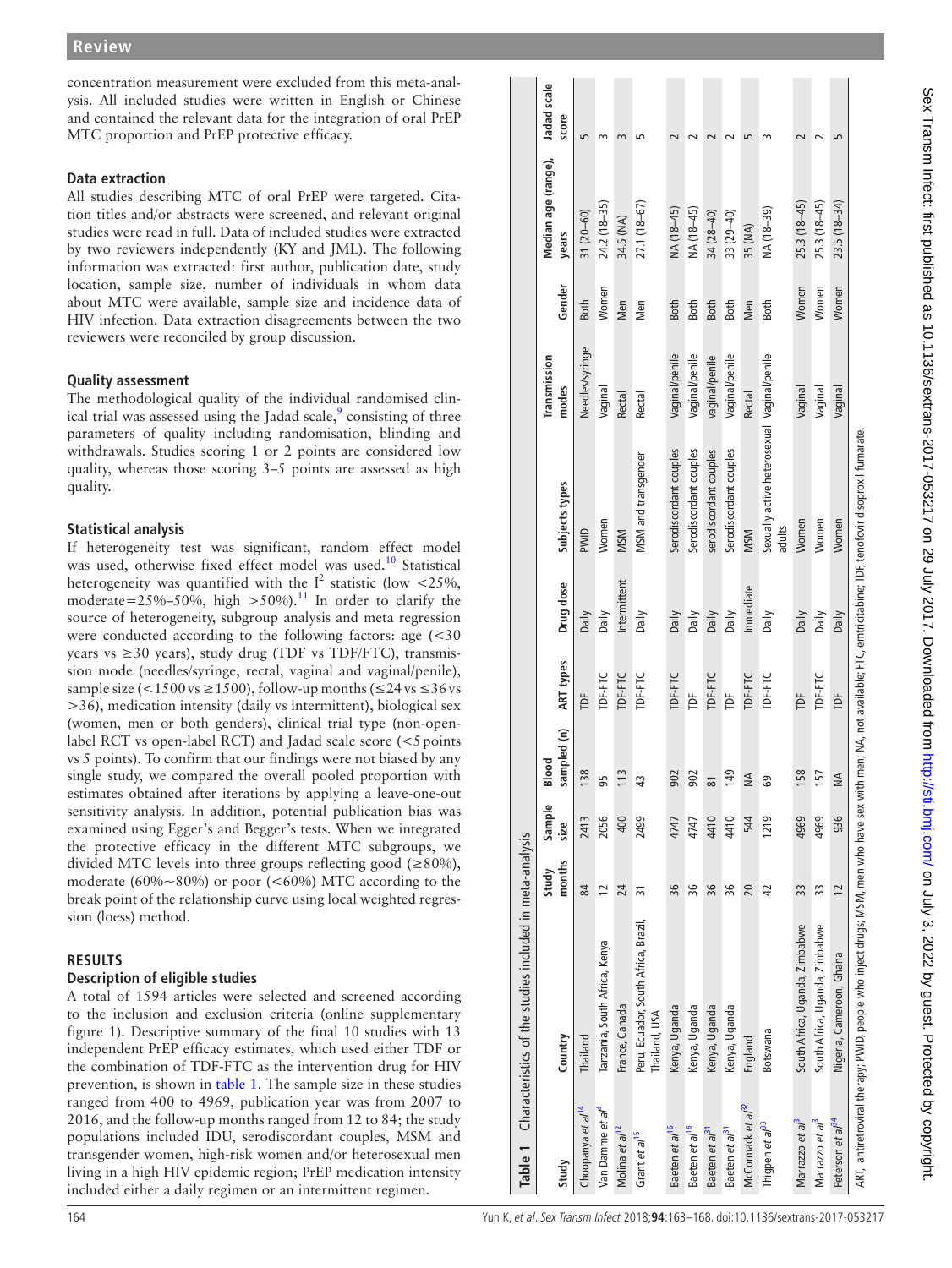| Taple 2<br>Variable         | Subgroup analysis of factors associated with MTC proportion in FIEF that's<br>Subgroup | Study (n)       | MTC proportion (95% CI) | $I^2(% )$                | Meta-regression<br>coefficient | SE   | p Value |
|-----------------------------|----------------------------------------------------------------------------------------|-----------------|-------------------------|--------------------------|--------------------------------|------|---------|
| Age (years)                 | $30$                                                                                   | 4               | 34.9% (27.6% to 43.1%)  | 64.50                    | Ref                            |      |         |
|                             | $\geq 30$                                                                              | 4               | 69.6% (56.1% to 80.4%)  | 87.70                    | 1.42                           | 0.32 | < 0.001 |
| Gender                      | Women                                                                                  | 3               | 31.3% (27.0% to 36.0%)  | $\mathbf 0$              | Ref                            |      |         |
|                             | Men                                                                                    | 2               | 71.7% (31.2% to 93.4%)  | 94.60                    | 1.71                           | 0.57 | 0.0023  |
|                             | <b>Both</b>                                                                            | 5               | 71.0% (58.7% to 80.9%)  | 92.30                    | 1.66                           | 0.43 | 0.0001  |
| Population                  | High-risk women                                                                        | 3               | 31.3% (27.0% to 36.0%)  | $\bf{0}$                 | Ref                            |      |         |
|                             | <b>PWID</b>                                                                            | 1               | 67.4% (59.2% to 74.7%)  |                          | 1.49                           | 0.76 | 0.0494  |
|                             | Sexually active heterosexual adults                                                    | $\mathbf{1}$    | 79.7% (68.6% to 87.6%)  | $\overline{\phantom{a}}$ | 2.13                           | 0.79 | 0.0073  |
|                             | MSM and transgender                                                                    | $\overline{2}$  | 71.7% (31.2% to 93.4%)  | 94.60                    | 1.71                           | 0.62 | 0.0059  |
|                             | Serodiscordant couples                                                                 | 3               | 69.2% (49.2% to 83.8%)  | 95.50                    | 1.58                           | 0.53 | 0.0032  |
| Transmission mode           | Vaginal                                                                                | 3               | 31.3% (27.0% to 36.0%)  | $\pmb{0}$                | Ref                            |      |         |
|                             | Needles/syringe                                                                        | 1               | 67.4% (59.2% to 74.7%)  | $\overline{\phantom{m}}$ | 1.49                           | 0.72 | 0.0382  |
|                             | Vaginal/penile                                                                         | 4               | 71.9% (56.6% to 83.3%)  | 93.30                    | 1.70                           | 1.70 | 0.0004  |
|                             | Rectal                                                                                 | 2               | 71.7% (31.2% to 93.4%)  | 94.60                    | 1.71                           | 0.59 | 0.0038  |
| <b>Medication intensity</b> | Daily                                                                                  | 9               | 56.1% (38.6% to 72.3%)  | 97.30                    | Ref                            |      |         |
|                             | Intermittent                                                                           | $\mathbf{1}$    | 85.8% (78.1% to 91.1%)  |                          | 1.56                           | 1.16 | 0.1806  |
| Drug type                   | <b>TDF</b>                                                                             | 3               | 55.3% (30.0% to 78.2%)  | 96.40                    | Ref                            |      |         |
|                             | <b>FTC/TDF</b>                                                                         | 7               | 61.8% (39.7% to 79.9%)  | 97.40                    | 0.27                           | 0.79 | 0.7333  |
| Sample size                 | < 1500                                                                                 | $\overline{2}$  | 83.3% (76.5% to 88.4%)  | 13.70                    | Ref                            |      |         |
|                             | $\geq$ 1500                                                                            | 8               | 52.8% (34.2% to 70.7%)  | 97.60                    | $-1.47$                        | 0.87 | 0.0887  |
| Follow-up months            | $\leq$ 24                                                                              | 2               | 65.2% (15.9% to 94.9%)  | 97.80                    | Ref                            |      |         |
|                             | $\leq 36$                                                                              | 6               | 52.9% (29.8% to 74.8%)  | 98.10                    | $-0.50$                        | 1.00 | 0.6128  |
|                             | $>36$                                                                                  | 2               | 73.2% (59.4% to 83.6%)  | 70.30                    | 0.42                           | 1.22 | 0.7310  |
| Clinical trial type         | Non-open-label RCT                                                                     | $7\overline{ }$ | 64.0% (49.0% to 76.6%)  | 95                       | Ref                            |      |         |
|                             | Open-label RCT                                                                         | 3               | 50.1% (19.2% to 81.0%)  | 97.50                    | $-0.58$                        | 0.65 | 0.3730  |
| Jadad scale score           | $<$ 5                                                                                  | 8               | 59.9% (39.6% to 77.3%)  | 97.80                    | Ref                            |      |         |
|                             | 5                                                                                      |                 | 60.6% (44.3% to 74.9%)  | 72.70                    | $-0.01$                        | 0.91 | 0.9936  |

<span id="page-2-0"></span>**Table 2** Subgroup analysis of factors associated with MTC proportion in PrEP trials

PWID, people who inject drugs; MSM, men who have sex with men; MTC, medicine-taking compliance; PrEP, pre-exposure prophylaxis; RCT, randomised controlled trial; Ref, reference category; FTC, emtricitabine; TDF, tenofovir disoproxil fumarate.

## **Pooled proportion of oral PrEP MTC and subgroup analysis**

There was substantial heterogeneity between studies ( $I^2$ =97.2%  $(Q=318.35, p<0.001)$  and therefore random effects model was used. The integrated findings from these included studies indicated that the estimated proportion of oral PrEP MTC was 59.9% (95% CI 43.1% to 74.6%) (online [supplementary figure](https://dx.doi.org/10.1136/sextrans-2017-053217)  [2](https://dx.doi.org/10.1136/sextrans-2017-053217)). The source of the heterogeneity was explored in subgroup analyses; the results revealed that the MTC of studies with participants aged <30 years was lower than the corresponding value in individuals older than 30 years (34.9% (95% CI 27.6% to 43.1%) vs 69.6% (95% CI 56.1% to 80.4%), p<0.001)); studies including only women as participants had lower MTC than those that recruited either only men or both men and women as participants (31.3% (95% CI 27.0% to 36.0%) vs 71.7% (95% CI 31.2% to 93.4%) and 71.0% (95% CI 58.7% to 80.9%), all p<0.001). Identical results were also found from the perspective of high-risk populations and transmission routes. For example, the results showed that the MTC of sexually active heterosexual adults living in a high HIV prevalence country was the highest (79.7% (95% CI 68.6% to87.6%)), followed by MSM/transgender (71.7% (95% CI 31.2% to 93.4%)), serodiscordant couples (69.2% (95% CI 49.2% to 83.8%)) and IDU (67.4% (95% CI 59.2%, 74.7%)). MTC levels in studies where HIV would be transmitted through vaginal/penile, rectal and IDU were higher than those where transmission was via a vaginal transmission mode (71.9% (95% CI 56.6% to 83.3%), 71.7% (95% CI 31.2% to 93.4%) and 67.4% (95% CI 59.2% to 74.7%) vs 31.3% (95% CI 27.0% to 36.0%)) ([table](#page-2-0) 2).

# **Sensitivity analysis and publication bias**

In the sensitivity analysis, the MTC proportion varied from 56% to 63%, which were all within the CI of the pooled estimate, and thus indicated that no individual study exerted undue influence on the overall outcome. The assessment of funnel plot asymmetry revealed that no potential publication bias was found among the included studies (Egger's test:  $t=-1.4578$ ,  $p=0.183$ ; Begger's test:  $z=0.4472$ ,  $p=0.6547$ ).

# **Association between MTC and PrEP efficacy for preventing HIV infection**

A total of 41930 person years (PYs) were followed, with 726 HIV infections being identified from 10 studies. Of these, 299 HIV infections were found in the intervention group (incidence, 1.27 (95% CI 0.68 to 2.36) per 100 PYs) and 427 in the control group (incidence, 3.08 (95% CI 2.15 to 4.40) per 100 PYs). The pooled incidence risk ratio (RR) of oral PrEP for HIV infection was 0.45 (95% CI 0.31 to 0.67) (online [supplementary figure 3\)](https://dx.doi.org/10.1136/sextrans-2017-053217). The integrated results found that there was a positive correlation between MTC and PrEP protective efficacy [\(figure](#page-3-0) 1). Subgroup analysis demonstrated the following pooled HIV incidences of good, moderate and poor MTC subgroups, that is, 0.60 (95% CI 0.42 to 0.84), 0.65 (95% CI 0.35 to 1.21) and 2.80 (95% CI 1.31 to 5.90) per 100 PYs in the treatment group, and 2.83 (95% CI 1.59 to 4.99), 1.61 (95% CI 0.59 to 4.35) and 4.15 (95% CI 3.39 to 5.07) in the control group. Furthermore, an increased MTC level was associated with a significant decline in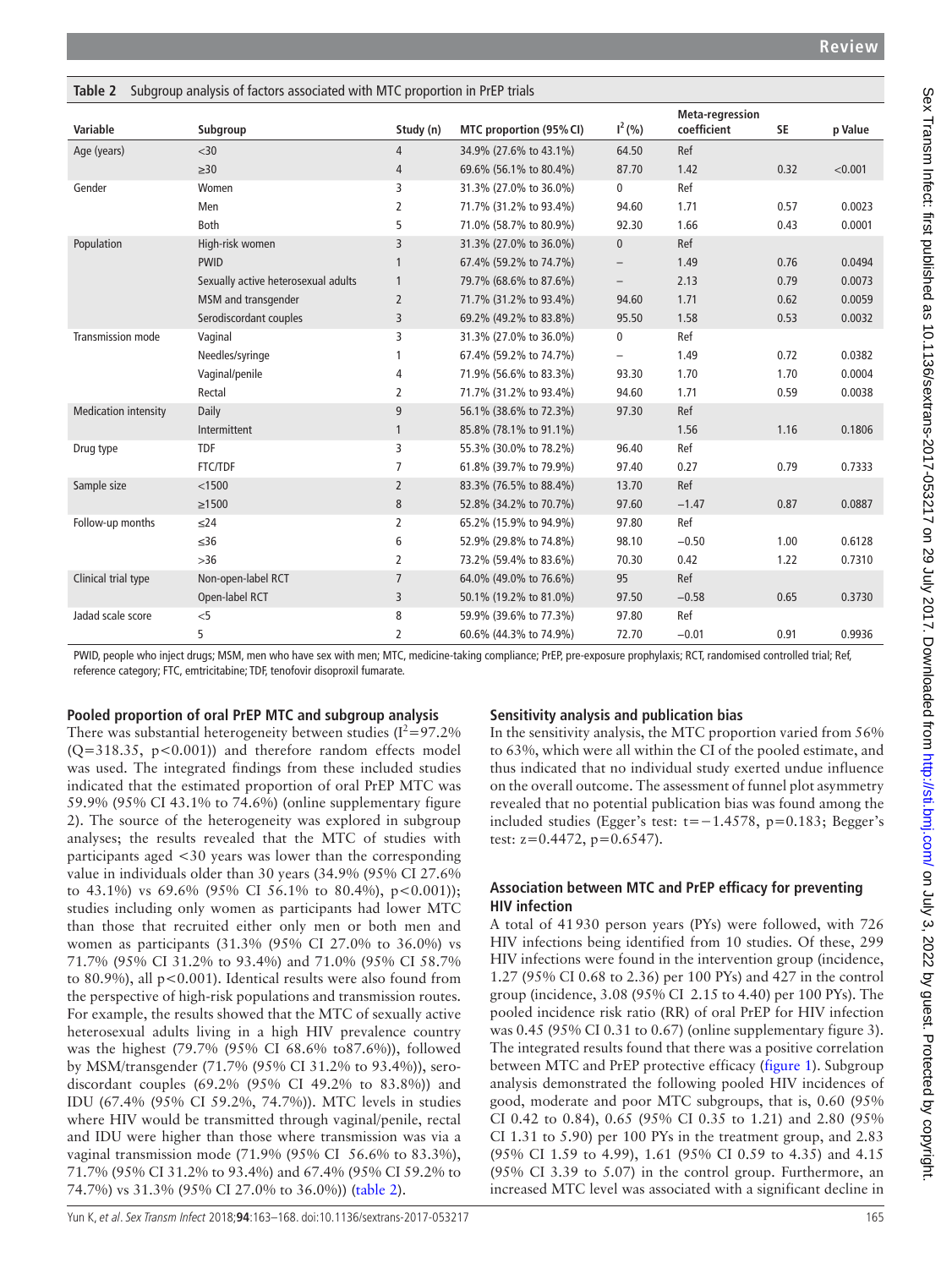

<span id="page-3-0"></span>**Figure 1** Summary revealing the non-linear relationship between pre-exposure prophylaxis medicine-taking compliance (MTC) and its protective efficacy.

# <span id="page-3-1"></span>**D iscussio n**

| Pooled incidence RR (95% CI)<br>0.28(0.19 to 0.41)<br>$0.42~(0.29~to~0.62)$ $0.75~(0.45~to~1.25)$<br>0.45(0.31 to 0.67)<br>Protective efficacy<br>2<br>3 independent PrEP efficacy estimates and 11 estimates for both MTC and protective efficacy in the 10 included studies<br>94.10<br>52.70<br>92.70<br>88.90<br>$I^{2} (9/6)$<br>$-0.5$<br>Pooled incidence per 100 PYs (95% CI)<br>0.3<br>0.4<br>0.5<br>0.7<br>$0.\overline{8}$<br>o.e<br>MTC proportion<br>Figure 1 Summary revealing the non-linear relationship between<br>pre-exposure prophylaxis medicine-taking compliance (MTC) and its<br>protective efficacy.<br>2.83 (1.59 to 4.99)<br>1.61 (0.59 to 4.35)<br>4.15 (3.39 to 5.07)<br>3.08 (2.15 to 4.40)<br>the incidence RRs of HIV infection (poor MTC: 0.75 (95% CI<br>0.45 to 1.25), moderate MTC: 0.42 (95% CI 0.29 to 0.62)<br>and good MTC: 0.28 (95% CI 0.19 to 0.41)) (linear trend test<br>io; FTC, emtricitabine; TDF, tenofovir disoproxil fumarate.<br>Not using PrEP group<br>$p < 0.01$ ) (table 3).<br>PYs followed<br><b>DISCUSSION</b><br>As far as we are aware, this is the first study to evaluate the<br>17210<br>5438<br>6197<br>5111<br>integrated MTC proportion of oral PrEP for HIV prevention.<br>We found that the pooled MTC proportion was 59.9% (95% CI<br>43.1% to 74.6%) in individuals at high risk of acquiring HIV,<br>sus that not using PrEP<br>0.00<br>80.10<br>96.70<br>$I^2(%)$<br>96.30<br>which can be considered as moderate. The MTC level found<br>here was lower than that revealed by self-administered ques-<br>tionnaires (59.9% vs 72%), <sup>12</sup> highlighting the risk that results<br>obtained by self-reporting may suffer from asocial desirability<br>PYs (95%Cl)<br>bias. <sup>6</sup> At present, animal experiments <sup>13</sup> and several population<br>clinical trials <sup>14-16</sup> have indicated that PrEP is a promising way<br>to prevent HIV infection; however, poor MTC might limit its<br>Meta-analysis of HIV incidence for high-risk population using PrEP ver<br>MTC, medicine-taking compliance; PrEP, pre-exposure prophylaxis; PYs, person years; RR, risk rat<br>Pooled incidence per 100<br>*Because one study might have different study drug type (eg, TDF and/or TDF/FTC), there were '<br>effectiveness. Thus, it would be important to identify ways of<br>enhancing MTC to help maximise the benefits of PrEP in the<br>0.65(0.35 to 1.21)<br>0.60(0.42 to 0.84)<br>real-world setting. Furthermore, our findings were based on trial<br>2.80 (1.31 to 5.90)<br>1.27 (0.68 to 2.36)<br>level MTC obtained through assayed levels of study medication<br>in blood samples, which is a more objective approach than other<br>forms of MTC estimation, that is, self-reported MTC from ques-<br>tionnaires or counting the number and percentage of pills taken<br>by participants. <sup>17</sup><br>In the subgroup analyses, we found that the pooled MTC<br>PYs followed<br>was lower in participants aged <30 years compared with the<br>5435<br>9959<br>8843<br>24720<br>corresponding value in older participants. Similar results were<br>also reported in Haberer et al's study of HIV-serodiscordant<br>Using PrEP group<br>couples <sup>18</sup> and Grant <i>et al</i> 's study of MSM. <sup>15</sup> Young subjects<br>$\widehat{\boldsymbol{\epsilon}}$<br>in specific high-risk populations, such as MSM, are known to<br>Estimates <sup>*</sup><br>have a higher HIV infection risk than their older counterparts. <sup>19</sup><br>Our results emphasise that more attention should be paid to the<br>young subpopulation at risk of HIV infection; in these individ-<br>$\sqrt{2}$<br>$\sim$<br>$\tilde{1}$<br>$\sim$<br>uals, MTC education is especially important for the success of<br>PrEP in order to maximise the drug efficacy.<br>Moderate (60%~80%)<br>Good MTC of PrEP requires not only adequate management<br><b>MTC</b> categories<br>of the participants themselves, but should also take into account<br>Good $(280\%)$<br>Poor (<60%)<br>social and environmental factors, especially for women. <sup>72021</sup> Our<br>S<br>finding that women participants had a lower level of MTC than<br><b>Table</b><br>that of IDU, sexually active heterosexual adults, MSM and trans-<br>Total<br>gender individuals, as well as serodiscordant couples, echoes the | <b>Review</b> |  |  |  |  |
|---------------------------------------------------------------------------------------------------------------------------------------------------------------------------------------------------------------------------------------------------------------------------------------------------------------------------------------------------------------------------------------------------------------------------------------------------------------------------------------------------------------------------------------------------------------------------------------------------------------------------------------------------------------------------------------------------------------------------------------------------------------------------------------------------------------------------------------------------------------------------------------------------------------------------------------------------------------------------------------------------------------------------------------------------------------------------------------------------------------------------------------------------------------------------------------------------------------------------------------------------------------------------------------------------------------------------------------------------------------------------------------------------------------------------------------------------------------------------------------------------------------------------------------------------------------------------------------------------------------------------------------------------------------------------------------------------------------------------------------------------------------------------------------------------------------------------------------------------------------------------------------------------------------------------------------------------------------------------------------------------------------------------------------------------------------------------------------------------------------------------------------------------------------------------------------------------------------------------------------------------------------------------------------------------------------------------------------------------------------------------------------------------------------------------------------------------------------------------------------------------------------------------------------------------------------------------------------------------------------------------------------------------------------------------------------------------------------------------------------------------------------------------------------------------------------------------------------------------------------------------------------------------------------------------------------------------------------------------------------------------------------------------------------------------------------------------------------------------------------------------------------------------------------------------------------------------------------------------------------------------------------------------------------------------------------------------------------------------------------------------------------------------------------------------------------------------------------------------------------------------------------------------------------------------------------------------------------------------------------------------------------------------------------------------------------------------------------------------------------------------------------------------------------------------------------------------------------------------------------------------------------------------------------------------------------------------------------------------------------------------------------------------------------------------------------------------------------------------------------------------------------------------------------------------------------------------------------------------------------------------------------------------------------------------------------------------------------------------------------------------------------------------------------|---------------|--|--|--|--|
|                                                                                                                                                                                                                                                                                                                                                                                                                                                                                                                                                                                                                                                                                                                                                                                                                                                                                                                                                                                                                                                                                                                                                                                                                                                                                                                                                                                                                                                                                                                                                                                                                                                                                                                                                                                                                                                                                                                                                                                                                                                                                                                                                                                                                                                                                                                                                                                                                                                                                                                                                                                                                                                                                                                                                                                                                                                                                                                                                                                                                                                                                                                                                                                                                                                                                                                                                                                                                                                                                                                                                                                                                                                                                                                                                                                                                                                                                                                                                                                                                                                                                                                                                                                                                                                                                                                                                                                                               |               |  |  |  |  |
|                                                                                                                                                                                                                                                                                                                                                                                                                                                                                                                                                                                                                                                                                                                                                                                                                                                                                                                                                                                                                                                                                                                                                                                                                                                                                                                                                                                                                                                                                                                                                                                                                                                                                                                                                                                                                                                                                                                                                                                                                                                                                                                                                                                                                                                                                                                                                                                                                                                                                                                                                                                                                                                                                                                                                                                                                                                                                                                                                                                                                                                                                                                                                                                                                                                                                                                                                                                                                                                                                                                                                                                                                                                                                                                                                                                                                                                                                                                                                                                                                                                                                                                                                                                                                                                                                                                                                                                                               |               |  |  |  |  |
|                                                                                                                                                                                                                                                                                                                                                                                                                                                                                                                                                                                                                                                                                                                                                                                                                                                                                                                                                                                                                                                                                                                                                                                                                                                                                                                                                                                                                                                                                                                                                                                                                                                                                                                                                                                                                                                                                                                                                                                                                                                                                                                                                                                                                                                                                                                                                                                                                                                                                                                                                                                                                                                                                                                                                                                                                                                                                                                                                                                                                                                                                                                                                                                                                                                                                                                                                                                                                                                                                                                                                                                                                                                                                                                                                                                                                                                                                                                                                                                                                                                                                                                                                                                                                                                                                                                                                                                                               |               |  |  |  |  |
|                                                                                                                                                                                                                                                                                                                                                                                                                                                                                                                                                                                                                                                                                                                                                                                                                                                                                                                                                                                                                                                                                                                                                                                                                                                                                                                                                                                                                                                                                                                                                                                                                                                                                                                                                                                                                                                                                                                                                                                                                                                                                                                                                                                                                                                                                                                                                                                                                                                                                                                                                                                                                                                                                                                                                                                                                                                                                                                                                                                                                                                                                                                                                                                                                                                                                                                                                                                                                                                                                                                                                                                                                                                                                                                                                                                                                                                                                                                                                                                                                                                                                                                                                                                                                                                                                                                                                                                                               |               |  |  |  |  |
|                                                                                                                                                                                                                                                                                                                                                                                                                                                                                                                                                                                                                                                                                                                                                                                                                                                                                                                                                                                                                                                                                                                                                                                                                                                                                                                                                                                                                                                                                                                                                                                                                                                                                                                                                                                                                                                                                                                                                                                                                                                                                                                                                                                                                                                                                                                                                                                                                                                                                                                                                                                                                                                                                                                                                                                                                                                                                                                                                                                                                                                                                                                                                                                                                                                                                                                                                                                                                                                                                                                                                                                                                                                                                                                                                                                                                                                                                                                                                                                                                                                                                                                                                                                                                                                                                                                                                                                                               |               |  |  |  |  |
|                                                                                                                                                                                                                                                                                                                                                                                                                                                                                                                                                                                                                                                                                                                                                                                                                                                                                                                                                                                                                                                                                                                                                                                                                                                                                                                                                                                                                                                                                                                                                                                                                                                                                                                                                                                                                                                                                                                                                                                                                                                                                                                                                                                                                                                                                                                                                                                                                                                                                                                                                                                                                                                                                                                                                                                                                                                                                                                                                                                                                                                                                                                                                                                                                                                                                                                                                                                                                                                                                                                                                                                                                                                                                                                                                                                                                                                                                                                                                                                                                                                                                                                                                                                                                                                                                                                                                                                                               |               |  |  |  |  |
|                                                                                                                                                                                                                                                                                                                                                                                                                                                                                                                                                                                                                                                                                                                                                                                                                                                                                                                                                                                                                                                                                                                                                                                                                                                                                                                                                                                                                                                                                                                                                                                                                                                                                                                                                                                                                                                                                                                                                                                                                                                                                                                                                                                                                                                                                                                                                                                                                                                                                                                                                                                                                                                                                                                                                                                                                                                                                                                                                                                                                                                                                                                                                                                                                                                                                                                                                                                                                                                                                                                                                                                                                                                                                                                                                                                                                                                                                                                                                                                                                                                                                                                                                                                                                                                                                                                                                                                                               |               |  |  |  |  |
|                                                                                                                                                                                                                                                                                                                                                                                                                                                                                                                                                                                                                                                                                                                                                                                                                                                                                                                                                                                                                                                                                                                                                                                                                                                                                                                                                                                                                                                                                                                                                                                                                                                                                                                                                                                                                                                                                                                                                                                                                                                                                                                                                                                                                                                                                                                                                                                                                                                                                                                                                                                                                                                                                                                                                                                                                                                                                                                                                                                                                                                                                                                                                                                                                                                                                                                                                                                                                                                                                                                                                                                                                                                                                                                                                                                                                                                                                                                                                                                                                                                                                                                                                                                                                                                                                                                                                                                                               |               |  |  |  |  |
|                                                                                                                                                                                                                                                                                                                                                                                                                                                                                                                                                                                                                                                                                                                                                                                                                                                                                                                                                                                                                                                                                                                                                                                                                                                                                                                                                                                                                                                                                                                                                                                                                                                                                                                                                                                                                                                                                                                                                                                                                                                                                                                                                                                                                                                                                                                                                                                                                                                                                                                                                                                                                                                                                                                                                                                                                                                                                                                                                                                                                                                                                                                                                                                                                                                                                                                                                                                                                                                                                                                                                                                                                                                                                                                                                                                                                                                                                                                                                                                                                                                                                                                                                                                                                                                                                                                                                                                                               |               |  |  |  |  |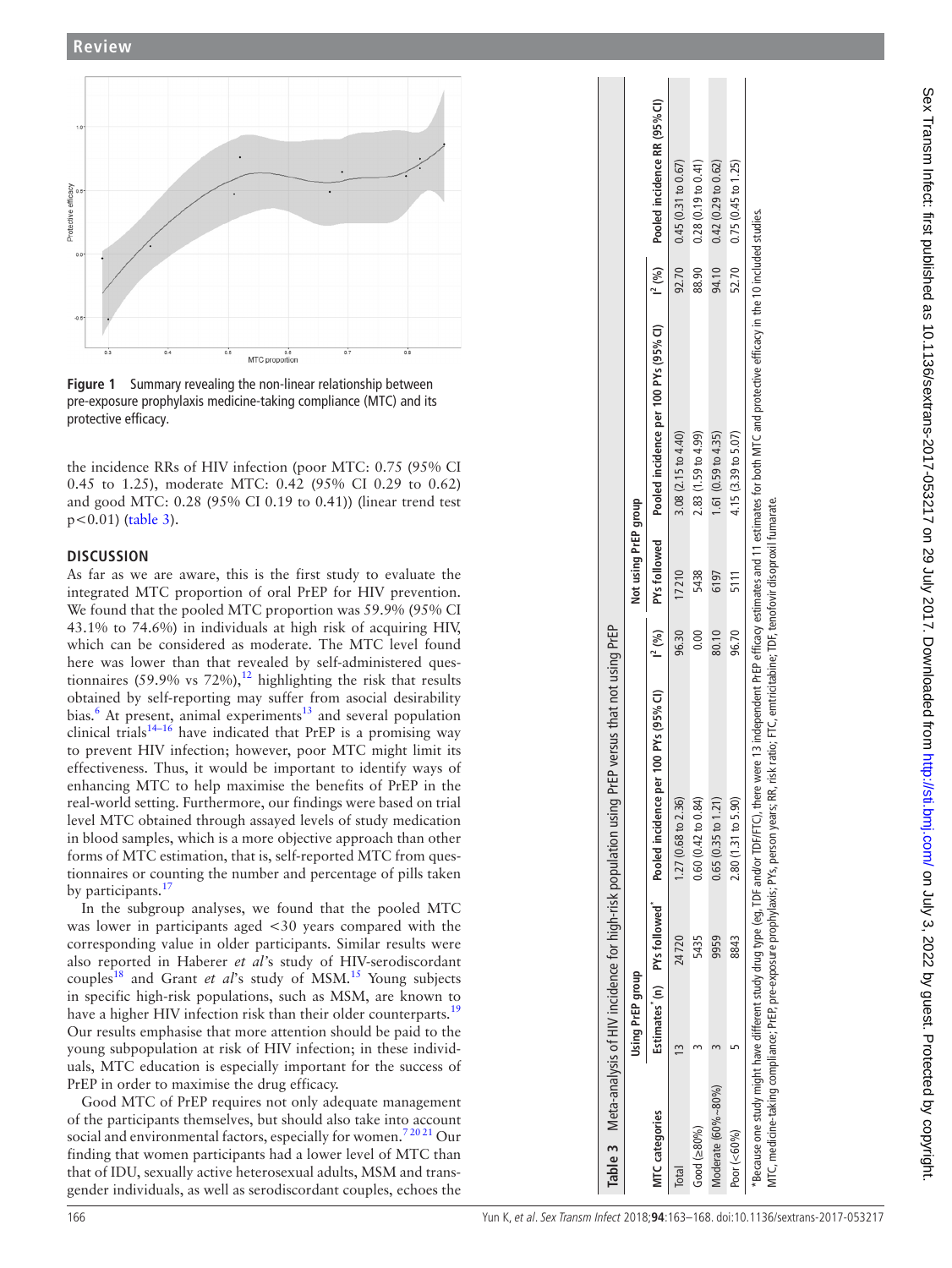outcomes of Celum *et al*'s study.[22](#page-5-9) The preexposure prophylaxis trial for HIV prevention among African women (FEM-PrEP) trial reported that there are some culturally specific barriers, such as stigma about sexual activity which may explain the low PrEP  $\overline{MTC}$  in women, $^{23}$  and furthermore, in some countries, women may have only limited access to reproductive health services.<sup>[22](#page-5-9)</sup> These findings highlight that MTC may be improved by initiating support programmes for women to eliminate these barriers and that these should be integrated into PrEP programmes to increase their likelihood of oral PrEP drug usage. Furthermore, before embarking on formal PrEP, it is necessary to provide female subjects with more education and guidance about the importance of MTC for the success of PrEP.

In addition, our results from the medication intensity subgroup analysis indicated that the intermittent regimen group had better MTC than daily medication group (85.8% vs 56.1%), although there was only a marginal significant difference between the two groups, which might be caused by the small sample size with low statistical power (only one intermittent dosage study included in our analysis). The daily oral PrEP strategy as recommended by the CDC in the USA $^2$  $^2$  has proved to be a major challenge in reallife clinical practice because of the MTC and of the potential adverse effects of the therapy on liver and kidney functions,  $2425$ as well as in reducing bone mineral density.<sup>26</sup> Recently, an intermittent PrEP medication strategy (ie, taking the medication before and after sexual intercourse) has been advocated as one way to improve the protective efficacy by elevating the MTC since the individual has to consume less medication while still enjoying a good (86%) protective effect.<sup>12</sup> These findings indicate that intermittent PrEP regimen strategy should be evaluated in future trials to confirm its efficiency in comparison to the daily regimen. For example, in an HIV high-risk population who were willing to initiate PrEP but have low likelihood of achieving a daily PrEP strategy, the more convenient intermittent regimen strategy might be recommended in clinical practice.

By integrating the published RCT studies, we also found that there was a significant positive association between MTC and protective efficacy for oral PrEP. A similar finding has also been reported in other PrEP studies.[15 23 27–30](#page-5-0) For example, Grant *et al*[15](#page-5-0) stated that HIV incidence was reduced by 73% with high MTC ( $\geq$ 90% of doses), but only by 50% with intermediate MTC ( $\geq$ 50% of doses) and by even less, 32% with low MTC (<50% of doses), which is very close to our results. The clarified relationship between MTC and PrEP efficacy should be taken into account in the development of PrEP medication strategies

#### **Key messages**

- ► The integrated medicine-taking compliance (MTC) in individuals at high risk of HIV infection was almost moderate (59.9% (95% CI 43.1% to 74.6%)).
- ► The MTC of participants aged <30 years was lower than those equal or older than 30 years (34.9% vs 69.6%, p<0.001).
- ► Studies that enrolled only women as participants had lower MTC than those recruiting either only men or both men and women (31.3% vs 71.7% and 31.3% vs 71.0%, all p<0.01).
- ► The HIV infection risk increased as the MTC declines, with the incidence risk ratios being 0.28 (95% CI 0.19 to 0.41), 0.42 (95% CI 0.29 to 0.62) and 0.75 (95% CI 0.45 to 1.25) in the good (≥80%), moderate (60%~80%) and poor (<60%) MTC subgroups (linear trend test p<0.01).

Although we have estimated the pooled MTC proportion of oral PrEP, which is very important for PrEP usage in the real world, there were two limitations in our study. First, our pooled results only evaluated oral PrEP studies, but did not include other PrEP dosing routes, such as intramuscular injection, intravenous infusion and so on. Second, most of the included studies were performed in high HIV infection risk population living in Africa, with only one from Asia which could not represent the PrEP MTC in other continents.

In summary, our findings indicate that the MTC of oral PrEP for HIV prevention was almost moderate, although younger and female subjects had a lower level of MTC. There is a positive correlation between MTC level and PrEP protective efficacy. These participants in PrEP trials should receive encouragement, training and guidance of the importance of MTC before project initiating, which is particularly crucial in female and in younger subjects.

#### **Handling editor** Jackie A Cassell

**Acknowledgements** We appreciate all the researchers whose articles were included in the study.

**Contributors** The work presented here was carried out in collaboration between all authors. KY and JJX contributed equally to the work. KY and JML worked on data collection and data abstraction. KY analysed the data, interpreted the results and wrote the paper. Others supplied comments and helped with interpretation of the results.

**Funding** This study was supported by the Mega-projects of national science research for the 12th Five-Year Plan (2012ZX10001-006).

**Competing interests** None declared.

**Provenance and peer review** Not commissioned; externally peer reviewed.

© Article author(s) (or their employer(s) unless otherwise stated in the text of the article) 2018. All rights reserved. No commercial use is permitted unless otherwise expressly granted.

#### **References**

- <span id="page-4-0"></span>1 UNAIDS. The gap report. 2014 [http://files.unaids.org/en/media/unaids/contentassets/](http://files.unaids.org/en/media/unaids/contentassets/docum-ents /unaidspublication/2014/UNAIDS_Gap_report_en.pdf) [docum-ents /unaidspublication/2014/UNAIDS\\_Gap\\_report\\_en.pdf](http://files.unaids.org/en/media/unaids/contentassets/docum-ents /unaidspublication/2014/UNAIDS_Gap_report_en.pdf) (accessed 15 Dec 2016).
- <span id="page-4-1"></span>2 CDC. Preexposure prophylaxis for the prevention of HIV infection in the United States-2014: a clinical practice guideline, 2014. [https://www.cdc.gov/hiv/pdf/](https://www.cdc.gov/hiv/pdf/prepguidelines2014.pdf) [prepguidelines2014.pdf](https://www.cdc.gov/hiv/pdf/prepguidelines2014.pdf) (accessed 15 Dec 2016).
- <span id="page-4-2"></span>3 Marrazzo JM, Ramjee G, Richardson BA, et al. Tenofovir-based preexposure prophylaxis for HIV infection among african women. [N Engl J Med](http://dx.doi.org/10.1056/NEJMoa1402269) 2015;372:509–18.
- <span id="page-4-5"></span>4 Van Damme L, Corneli A, Ahmed K, et al. Preexposure prophylaxis for HIV infection among african women. [N Engl J Med](http://dx.doi.org/10.1056/NEJMoa1202614) 2012;367:411-22.
- <span id="page-4-3"></span>5 Donnell D, Baeten JM, Bumpus NN, et al. HIV protective efficacy and correlates of tenofovir blood concentrations in a clinical trial of PrEP for HIV prevention. J Acquir [Immune Defic Syndr](http://dx.doi.org/10.1097/QAI.0000000000000172) 2014;66:340–8.
- <span id="page-4-4"></span>6 Van de Mortel TF. Faking it: social desirability response Bias in self-report research. Aust J Adv Nurs 2008;25:40–8.
- <span id="page-4-6"></span>7 Grant RM, Anderson PL, McMahan V, et al. Uptake of pre-exposure prophylaxis, sexual practices, and HIV incidence in men and transgender women who have sex with men: a cohort study. [Lancet Infect Dis](http://dx.doi.org/10.1016/S1473-3099(14)70847-3) 2014;14:820-9.
- <span id="page-4-7"></span>8 Moher D, Liberati A, Tetzlaff J, et al. Preferred reporting items for systematic reviews and meta-analyses: the PRISMA statement. [Ann Intern Med](http://dx.doi.org/10.7326/0003-4819-151-4-200908180-00135) 2009;151:264-9.
- <span id="page-4-8"></span>9 Jadad AR, Moore RA, Carroll D, et al. Assessing the quality of reports of randomized clinical trials: is blinding necessary? [Control Clin Trials](http://dx.doi.org/10.1016/0197-2456(95)00134-4) 1996;17:1-12.
- <span id="page-4-9"></span>10 Lipsey MW, Wilson DB. Practical meta-analysis, 2001.
- <span id="page-4-10"></span>11 Higgins JP, Thompson SG. Quantifying heterogeneity in a meta-analysis. [Stat Med](http://dx.doi.org/10.1002/sim.1186) 2002;21:1539–58. 12 Molina JM, Capitant C, Spire B, et al. On-Demand Preexposure Prophylaxis in Men at
- <span id="page-4-12"></span>High Risk for HIV-1 infection. [N Engl J Med](http://dx.doi.org/10.1056/NEJMoa1506273) 2015;373:2237–46.
- <span id="page-4-13"></span>13 García-Lerma JG, Otten RA, Qari SH, et al. Prevention of Rectal SHIV transmission in macaques by Daily or Intermittent prophylaxis with emtricitabine and tenofovir. PLoS [Med](http://dx.doi.org/10.1371/journal.pmed.0050028) 2008;5:e28.
- <span id="page-4-11"></span>14 Choopanya K, Martin M, Suntharasamai P, et al. Antiretroviral prophylaxis for HIV infection in injecting drug users in Bangkok, Thailand (the Bangkok Tenofovir